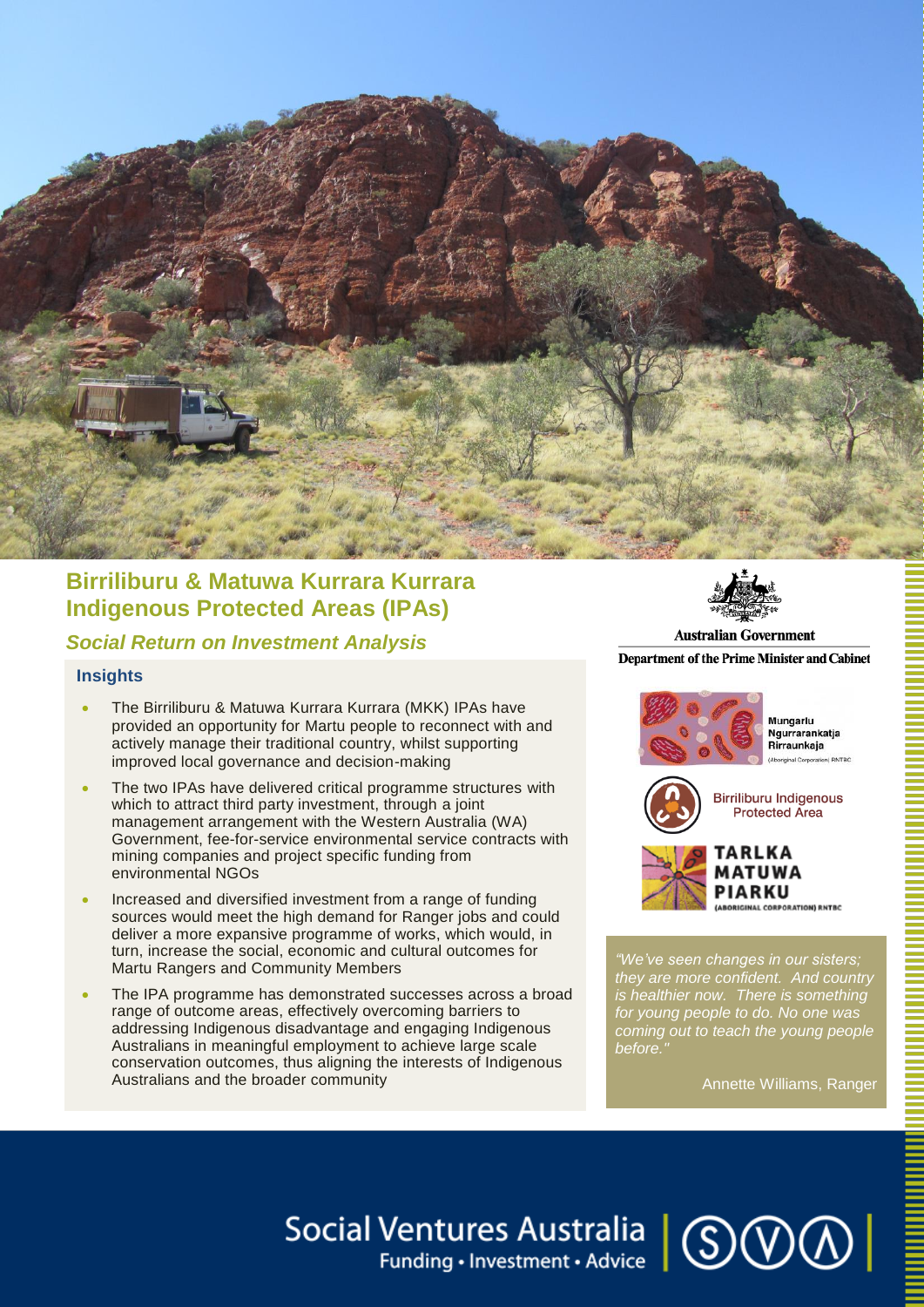### **About the Birriliburu & Matuwa Kurrara Kurrara IPAs**

The Birriliburu and MKK IPAs are located in central WA, north east of Wiluna. The land belongs to the Martu people, who were among the last of Australia's Indigenous people to make contact with Europeans. Many living Martu recall their experience of first contact, occurring as late as the 1960's. Whilst Martu culture and connection to country remains strong, many Martu live in towns on the edge of the desert, rather than on their country.

The Birriliburu IPA consists of 6.6 million ha and was declared in April 2013. The MKK IPA, declared in July 2015, covers 596,754 ha south of Birriliburu and consists of two former pastoral properties, Lorna Glen (Matuwa) and Earaheedy (Kurrara Kurrara).

The IPAs' plans of management for country identify works that Martu have prioritised through the consultation process. Those works include burning country, managing feral animals, protecting threatened species and managing tourist visitation to important Martu sights. The IPAs do not receive funds through the Australian Government's Working on Country programme. Instead, revenue generated through Government, NGO and Corporate partnerships contributes to limited Ranger employment opportunities.

#### **Impact of the Birriliburu & Matuwa Kurrara Kurrara IPAs**

This Social Return on Investment (SROI) analysis demonstrates that the Birriliburu and MKK IPAs have generated significant social, economic, cultural and environmental outcomes for Martu Rangers, Community members, Government and other stakeholders. The achievement of these outcomes is strongly dependent on the engagement of Martu on country; the more time Martu spend working on country, the greater the value created by the Birriliburu and MKK IPAs.

The three most significant outcomes for Rangers and Community members relate to better caring for country, preserving culture and language and leveraging the IPAs for additional funding and economic opportunit ies. The Birriliburu IPA is characterised by a strong custodial responsibility to look after country and provides for the transfer of traditional knowledge between generations. The MKK IPA provides for the development of Rangers' natural resource management and work readiness skills through a joint management arrangement with the WA Department of Parks and Wildlife (DPaW).

The WA and Australian Governments have experienced a range of outcomes, including more skilled Indigenous people and improved engagement with community. Corporate, NGO and Research partners have also benefited from deeper relationships with community and being better able to meet their core objectives.

Financial proxies have been used to approximate the value of these outcomes. The social, economic, cultural and environmental value associated with the outcomes was estimated to be \$8.8m for FY11-15.

During this period, \$3.8m was invested in the programmes, with most (74%) coming from Government and the remainder from NGO and Corporate partners.



## **Social Return on Investment**

The Birriliburu & MKK IPAs delivered an SROI ratio of 2.3:1 based on the investment in operations between FY11-15.

That is, for every \$1 invested, approximately \$2.3 of social, economic, cultural and environmental value has been created for stakeholders.

**Key:**

S&E: Social and Economic Outcomes<br>Cultural: Cultural Outcomes Cultural Outcom Enviro: Environmental Outcomes